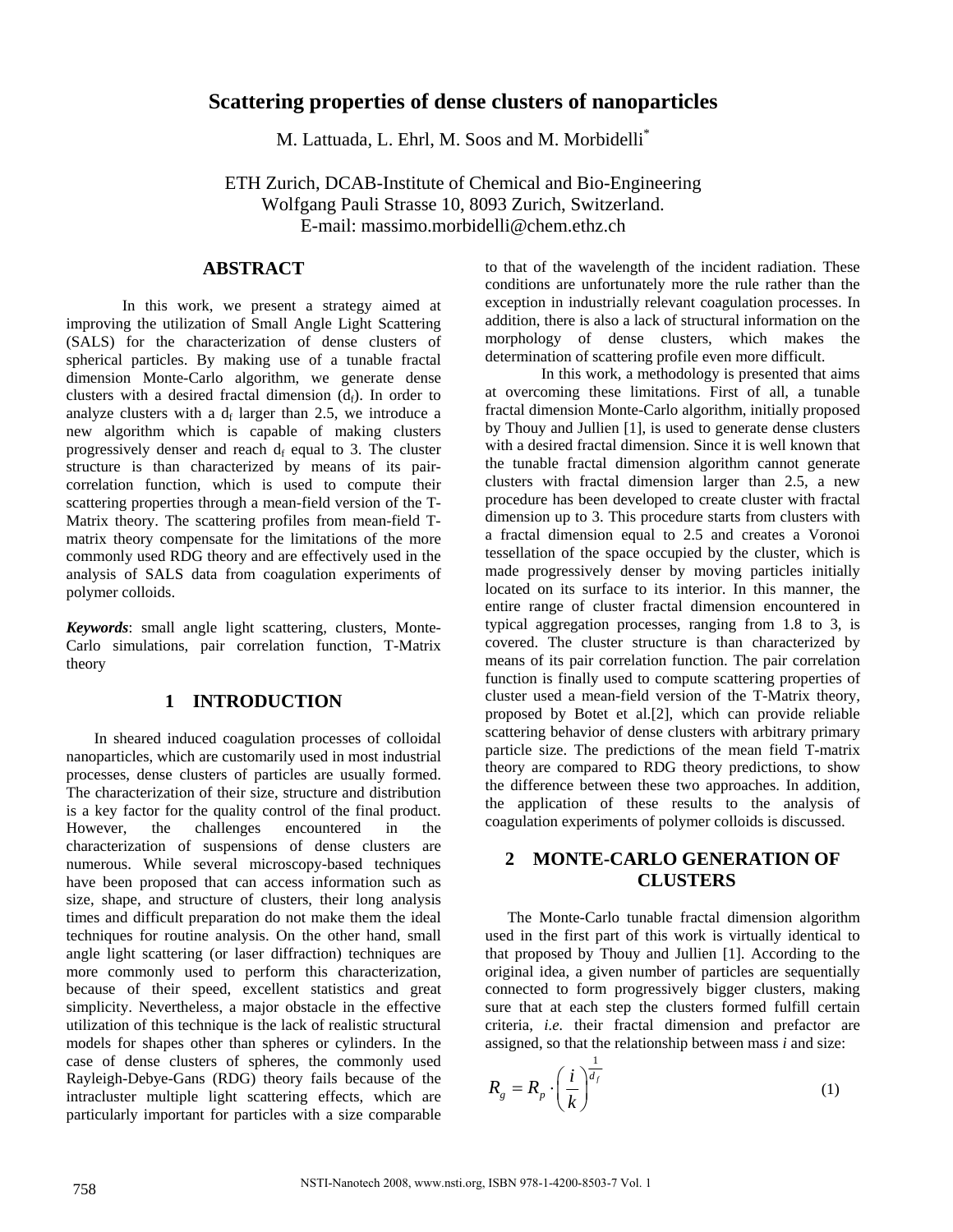where  $R_g$  is the cluster radius of gyration,  $R_p$  is the primary particle size and *k* is the prefactor, gives directly the target radius of gyration for a given mass. During the formation of a cluster, several possible combinations are considered, until equation [\(1\)](#page-0-0) is fulfilled within a given precision. The process is repeated by randomly selecting at each step one pair of clusters.

However, it is well documented that this strategy is very effective in generating clusters with a fractal dimension up to 2.5 [1]. Above this value, it is highly unlikely to find a random combination of clusters that can form an extremely dense cluster. However, since in the case of clusters formed during shear aggregation processes it is not unusual to form cluster with a fractal dimension of 2.6 or higher, an alternative algorithm is introduced in order to form highly dense clusters. In real shear aggregation processes, the high fractal dimension values are obtained as a result of a combination of aggregation, breakage and restructuring of each cluster due to the action of the fluid. Since a realistic simulation of the real phenomenon is physically very challenging, once again a totally empirical approach is followed. The densification process starts from a cluster with a  $d_f = 2.5$ , and first creates a Voronoi tessellation of the space occupied by the cluster. The Voronoi tessellation is then used to find the amount and position of empty spaces inside the cluster. Then, particles located on the outer surface of the cluster are progressively moved to its interior, until all empty spaces are occupied. The procedure is extremely effective, and leads to the generation of clusters up to  $d_f = 3$ . As an example, Figure 1 shows a typical cluster made of 1000 particle with a  $d_f = 2.5$ .

<span id="page-1-0"></span>

Figure 1. MC cluster with 1000 particles and  $d_f = 2.5$ .

The structural characterization of the clusters is carried out by determining the average particle-particle correlation function  $g(r)$ , which gives the probability of finding a particle at a distance *r* from the average particle. The *g(r)* function contains all most important structural properties of clusters, such are number of nearest neighbors, fractal regime and upper size [3]. An example of particle-particle correlation function is given in Figure 2 for a cluster made of 10000 particles and with  $d_f = 2.2$ .



Figure 2. Particle-particle correlation function *g(r)* of a cluster with 10000 particles and  $d_f = 2.2$ .

#### **3 LIGHT SCATTERING THEORY**

According to the simplified RDG theory [4], which neglects any multiple scattering effects, the intensity of the radiation scattered by one cluster made of identical subunits is proportional to the square of the cluster mass. The angular dependence of the scattered radiation *I(q)* (where *q* is the scattering wave vector), contains two contributions: the form factor of one single subunit  $P(R_p,q)$ , depending upon the subunit size and shape, and the structure factor *S(q)*, which depends upon the relative positions of the subunits. Quantitatively, this reads:

$$
I(q) \sim i^2 P(R_p, q) S(q) \tag{2}
$$

where *i* is the number of particles in the cluster. The consequence of equation [\(2\)](#page-1-0) is that in a suspension containing a large number of clusters with different masses, the bigger cluster will contribute much more to the total intensity of the scattered radiation compared to the small clusters. The above mentioned description, however, fails to provide the correct description in the case when multiple light scattering is playing a role, as it happens in the case of dense clusters, or in the case of clusters made of large particles. In this case, it is not possible anymore to factorize the form factor from the structure factor, since the intensity of light scattered by any particle depends specifically on its location inside a cluster. The rigorous T-matrix theory [4] accounts for this effect, and uses an extension of Mie theory accounting for the contribution from all the neighbor particles to scattering of any specific particle.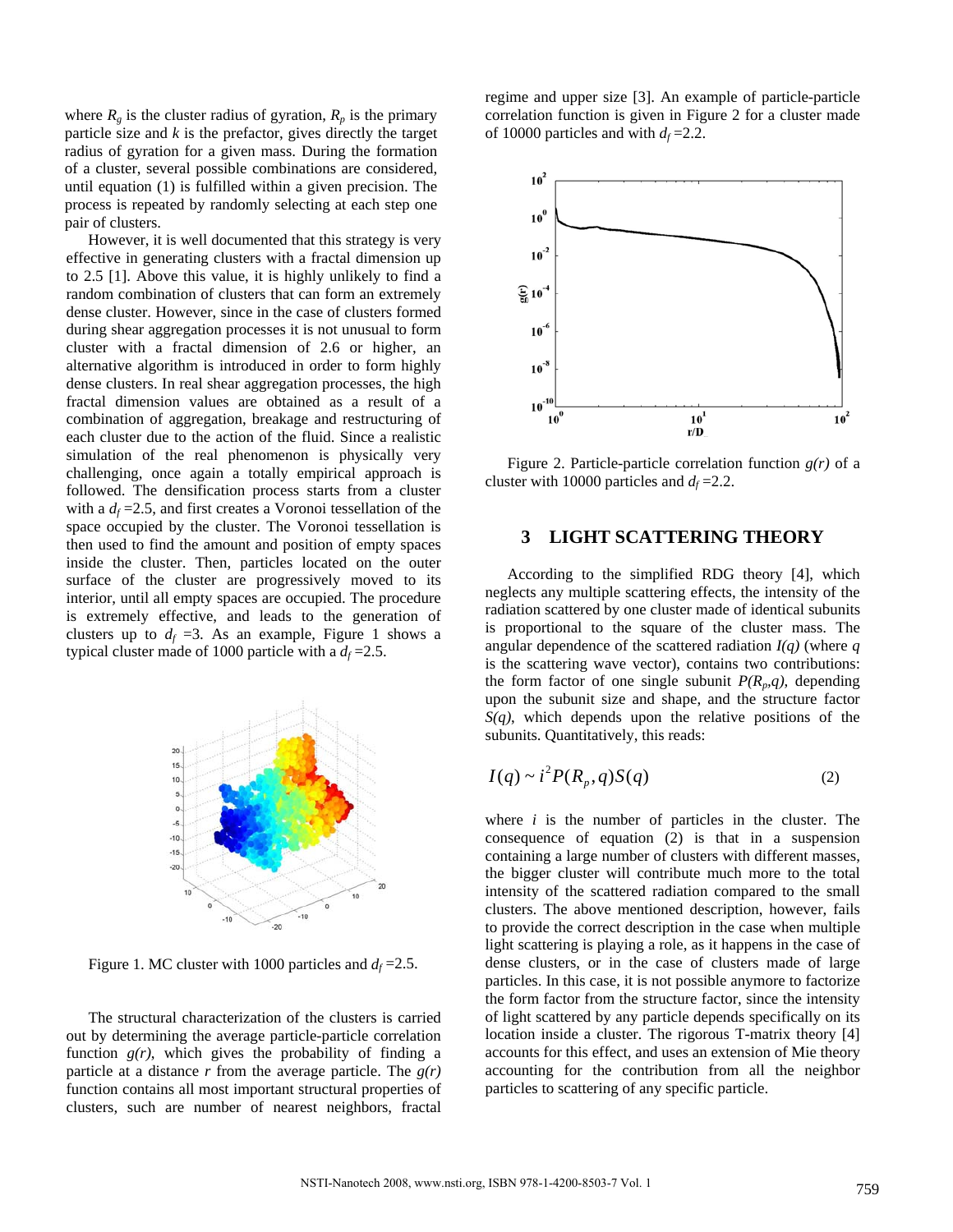However, in the case of fractal clusters, where there can be several realizations of clusters with the same mass and structural properties, Botet et al [2]. proposed a meanfield version of T-Matrix theory, which used a similar formulation as the RDG one, except that the form factor is corrected to account for the multiple light scattering contribution that the average particles experiences in the cluster. In other words, the form factor is not anymore just a function of size and optical properties of the particle, but is also a function of the cluster structure. The correction factor can be determined if the particle-particle correlation function is known. It is worth noting that the structure factor is not changed from RDG to mean-field T-matrix theory.

### **4 RESULTS AND DISCUSSION**

One of the consequences of the mean-field T-matrix theory is that the intensity of the scattered radiation is not anymore proportional to the square of the mass of the cluster, but to a power of the mass which depends on its fractal dimension and on its primary particle size. This implies that:

$$
I(q) \sim i^{\alpha} P(R_p, q) S(q) \tag{3}
$$

where  $\alpha$  is a number that can be as low a 2/3 in the case of very large spheres. For clusters with  $d_f$  up to 2.5 and particle size of 700nm, the zero angle scattered intensity is plotted in Figure 3. It can be clearly seen that the exponent is decreasing as the fractal dimension increases, going to 1.5 for  $d_f$ =2.5. This means that large clusters will contribute much less to the overall scattering in a solution compared to what RDG theory predicts.



Figure 3. Zero angle scattered as a function of the cluster mass for cluster with different  $d_f$  values, made of 700nm polystyrene particles (incident light having a wavelength of 633nm)

In order to give a flavor of what can be done with the broad collection of structural and scattering properties we have available, we have chosen to treat a couple of sets of experimental SALS data of coagulating polymeric colloidal particles. The first case is that of a dispersion of particles undergoing DLCA aggregation. We have used our library of structural properties to invert SALS data collected from a sample of 70nm polystyrene particles in DLCA conditions (fractal dimension 1.8). The inversion of the data, in order to recover the cluster mass distribution, has been achieved using CONTIN algorithm. CONTIN [5] is a well known powerful algorithm for the solution of ill posed integral equations, such as the one arising from the inversion of scattering data. In order to provide a clear idea of the substantial advantage of our approach over conventional structural models, we have treated the same data using both the fractal model we have developed and the conventional one which assumes that the dispersion is made of a population of spheres, instead of a population of clusters. The results are shown in Figure 4. Figure 4a shows the experimental data and all the fittings, while Figure 4b shows the distributions. Clearly, using the scattering profiles of spheres leads to a totally meaningless distribution, whereas the use of fractal scattering profiles give a distribution quite close to the one predicted by Population Balance Equations [3]. Interestingly, all of the fittings of the experimental data are almost equivalent. This results show the importance of using the correct structural model to invert SALS data.



Figure 4a. SALS experimental data from DLCA cluster of 70nm particles  $(d_f = 1.8)$ . Fitting using distributions calculated from PBE, extracted using CONTIN and both fractal model and sphere model are shown.